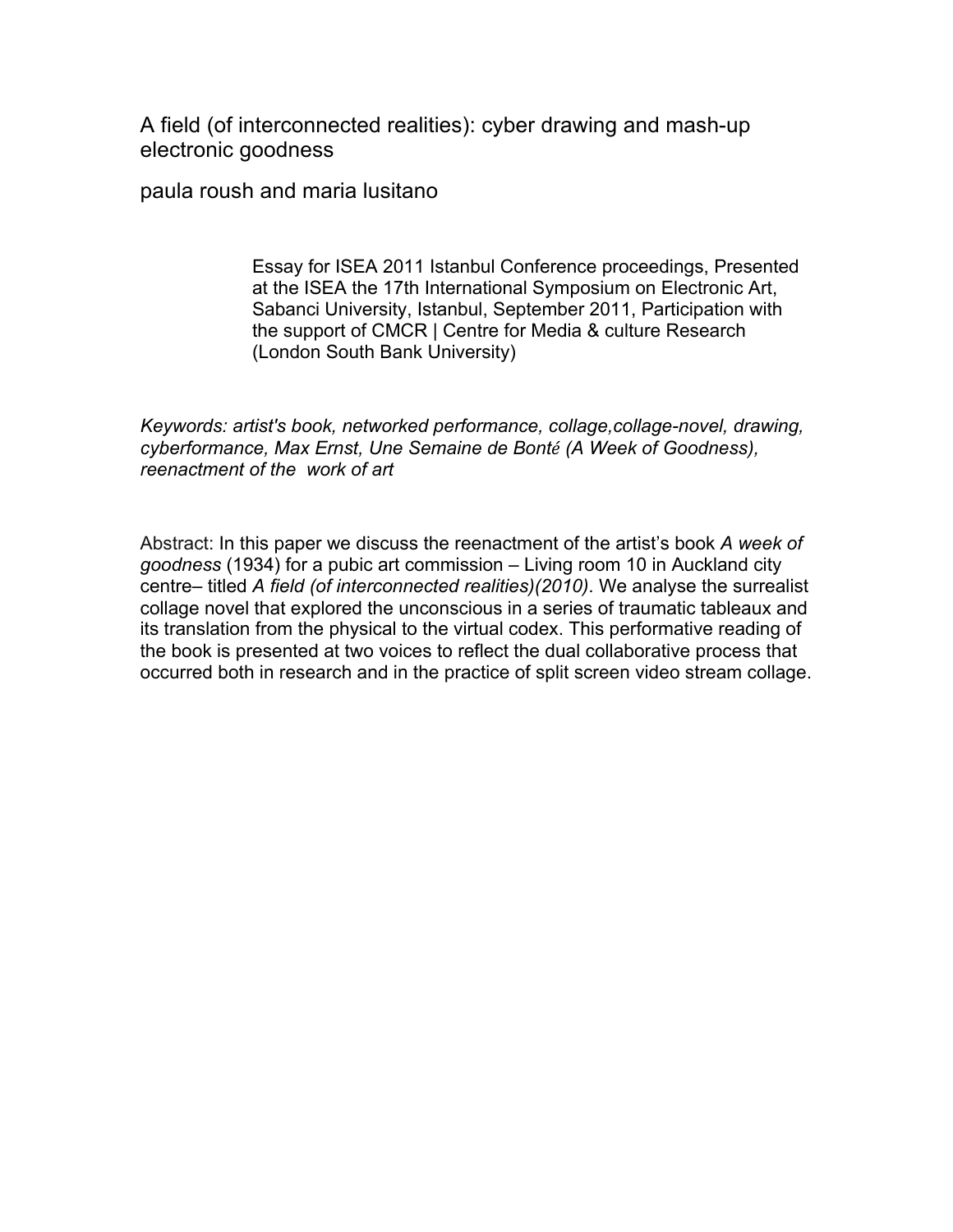## 1. The traditional western codex

In 1934 Max Ernst published the artist's book *Une semaine de bonté ou Les sept elements capitaux* (*A week of goodness or The seven deadly elements*), the third in a series of collage novels, where he developed a new working methodology. This was characterised by the sampling of 19<sup>th</sup> century mass-produced iconographic sources, mostly found in used book stores and including scientific publications and popular romances, and old commercial catalogues of goods and fashions. The technique of inserting cut up fragments into backgrounds of domestic interiors and other everyday scenes is a collage practice that Annateresa Fabris describes as the "interference in a global image, which changes its original meaning by the inclusion of elements from other contexts." (Fabris, 2010:1)

The term 'collage novel' describes a type of artist's book that combines collage with a narrative flow and *A week of goodness* relies on a serial structure (intended as seven separate volumes that were finally reduced to five) to tell its story. The collages are grouped thematically, each theme corresponding to a separate day of the week and an element. The layout, using two collages per spread, multiplies the impact of the hybrid figures, between the human, the animal and the monster. It also amplifies the ambience of the hybrid spaces, where familiar and threatening domestic interiors crystallise modern subjectivity. Siegfried Giedion considers the work a commentary on the rise of the industrial press and the way rampant mass production and multiplication of images affected the psychic (Giedion, 1978: 370-372). Hal Foster attributes the significance of this collage novel to an "implicit mise-en-scène of the unconscious." The outmoded images were deployed "in the register of the uncanny, as once familiar representations made strange by modern repression." (Foster, 1993: 176). They are seen as a critique to the bourgeois domesticity and the psychopathology of everyday life analysed by Freud in his psychoanalytical theory of childhood sexuality.

### 2. Windows and edges: life on the computer screen

Our work with webcam-split-screen collage embodies contemporary networked subjectivity, similarly to the way Ernst's collages carried Freud's theory of the unconscious. This is based on Sherry Turkle's suggestion that "life on the computer screen carries theory," by which she means the theory of the decentred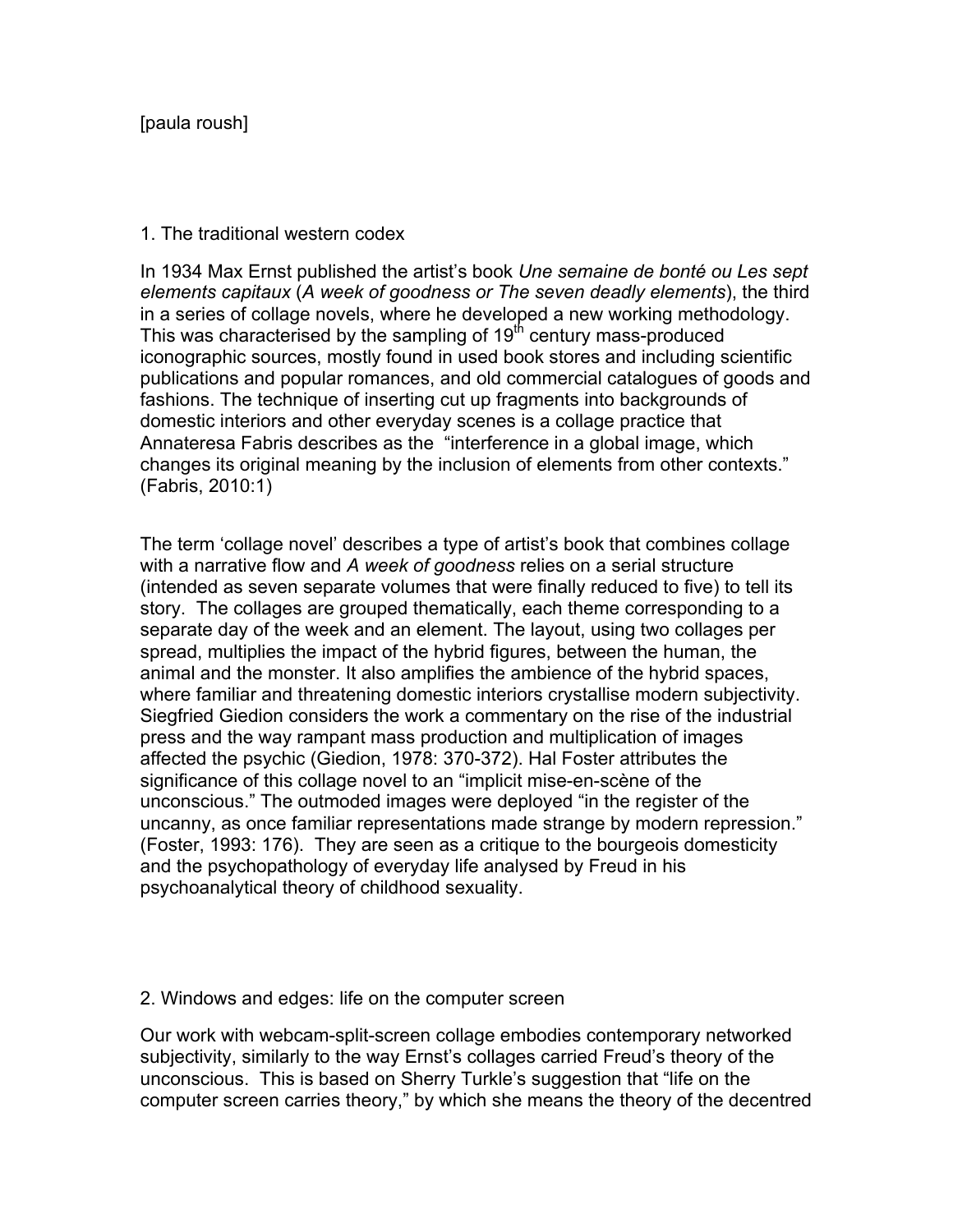self. "The windows have become a potent metaphor for thinking about the self as a multiple, distributed "time-sharing" system…the life practice of windows is of a distributed self that exists in many worlds and plays many roles at the same time." (Turkle, 2004: 103)



A field (of interconnected realities), 2010, paula roush and maria lusitano, artist's book, double-window video stream, dimensions variable.

Theories of contemporary collage also support this perspective. Ian Monroe analyses the various edges that exist in the material world and the way collage is used to address the nature of difference and being. He describes collage as "a methodology that deploys this edge, this elemental difference between materials, objects, images and subjects as its core concern. It is this active boundary, where previously disassociated material is amalgamated, that gives collage its frisson, its efficacy as a technique." (Monroe, 2008: 32)

And what are the edges in our collage? We can infer that for Ernst these are psychological-biological edges, between the conscious and unconscious, the domestic interior and exterior, the human and animal. This play resulted in the corruption of boundaries and the creation of anxiety about hybrid identities. We can as well locate the edges of our collage in between two computer windows, two countries, two subjectivities, two collaborators, the artists-producers and the audience, the space of the codex and the electronic space, the drawing and the cut-and-paste, the video stream and the still image. Practicing collage in splitscreen mode, we were confronted with the edges where different types of transformations happened, due to the collision of two images, two bodies, and more crucially two different selves and subjectivities "glued" across time and space.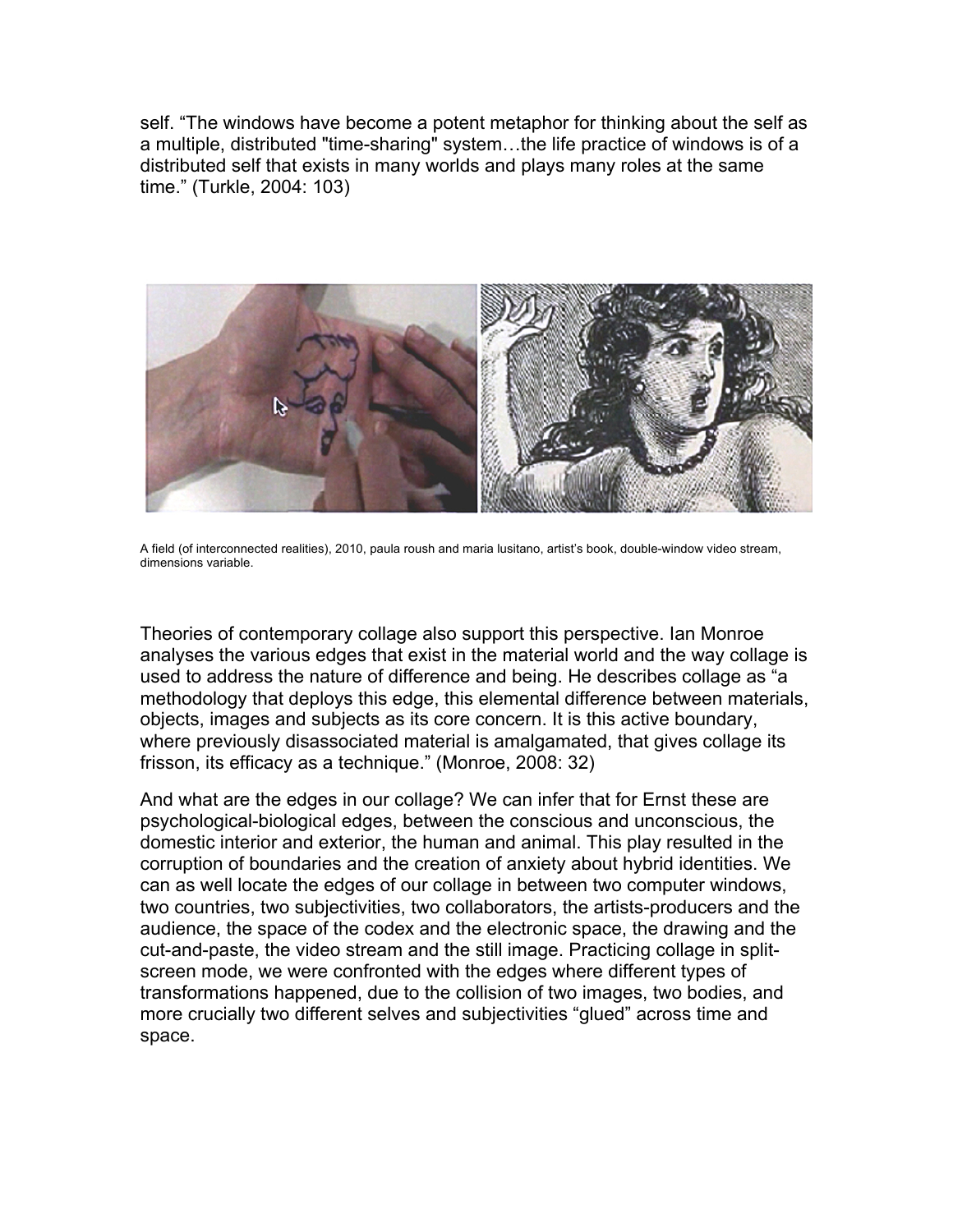# 3. Performative reading of the book



A field (of interconnected realities), 2010, paula roush and maria lusitano, artist's book, double-window video stream, dimensions variable.

Much of my personal involvement with this project derives from my awareness of this 1934 edition being a pioneering work in the ontology of the artist's book. Departing from its materiality as a paper printed and bound western codex specimen, we reenacted it developing our idyossincratic form of collaborative drawing, collage and webcams in double video-stream windows. That made me recall the observations of Joanna Drucker in *The Virtual Codex from Page Space to E-space*, as she points to the fact that whilst there is still a tendency to separate the experience of reading the traditional codex from the experience of the electronic book, the two experiences are in fact very close. The codex – like the electronic space of the ebook – also contains a virtual space that is actualised through the dynamic relations that arise from its reading.

Further, instead of making a reading of the book based on the iconography of the codex, it might be more productive to think of "the book as a performative space for the production of reading," and "the dramatic potential of the page as a play of action." (Drucker, 2003) Similarly, our performative reading of the book, was determined by our determination to follow the daily structure of the week as a script around which to program our collaboration online and offline, explore the unconscious and open the book for the proximal audience that participated in the project in Auckland.

### 4. Reenactment as a contemporary art strategy

The increasing amount of reenactments in contemporary art and media practice, speaks to me about the willingness of the works of art to have an after life. Thing theory can be useful here to help me look at the after life of book works. If the artwork has an after life, how can we approach this after-life in *A Week of Goodness*? Andre Lepecki suggested in No Performance's Land that this after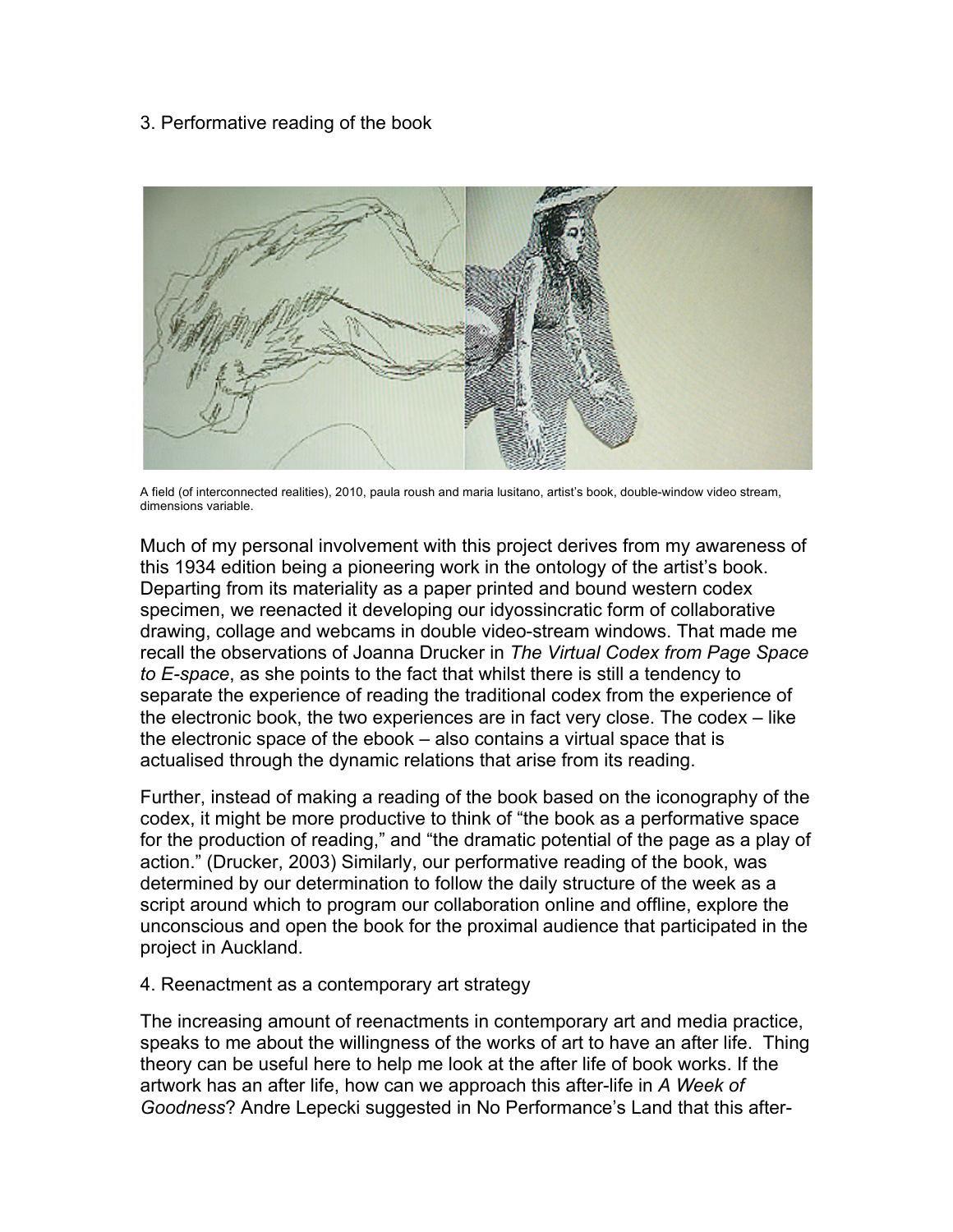life is the "affirming power of a will of a thing called the work of art to return, actualising itself as something distinct from what it had already been in the past." (Lepecki, 2011)

It has been attempted before, to depart from Max Ernst 's approach to collage to characterise contemporary art practice, identified with artists' re-use of the past. Arthur C. Danto debates the shift from the modern to the post-modern and contemporary, based on the definition of collage provided by Max Ernst as "the meeting of two distant realities on a plane foreign to them both," (Ernst, 1968) with a difference: "The difference is that there is no longer a plane foreign to distinct artistic realities, nor are those realities all that distant from one another." (Danto, 1977: 5)

This condition where art history and the museum are a field for contemporary artists to work with, in varying degrees of appropriation and reenactment is particularly relevant for our project. The title for the reenactment, 'a Field (of interconnected realities)' is a hint to our methodologies of translation, recreation and repetition in relation to two aspects of this return. Firstly, the introduction of our bodies on camera, in drawing, and visibly integrated in the new networked collage; secondly, in the rearchiving of *A week of goodness* in an expanded field of production that treats "the historical material as a potential waiting to be actualized, however partially and fleetingly." (Lütticken, 2010)

### [maria lusitano]

For the project: *A field (of interconnected realities)*, I was in Malmö, Sweden, and Paula in London. We were connected and collaborated through the software Tokbox that allows users to make video calls, through two video chat windows that have the same size and can be put into full screen. It was like our virtual "phoned home" happening between the scenarios of two apartments. One could say that our interconnected computers were our contemporary version of the Victorian drawing room, so prevalent in *A Week Of Goodness*. While on tokbox, we researched the net together, looking for images that could be contemporary updates of the ones used by Marx Ernst.

One set of such images is of body scans due to its relationship to the uncanny. *A Week Of Goodness* displays the uncanny in the bourgeois household, that feeling of unease, fear and strangeness, expressed in a familiar place such as our home, as described by Freud in his essay *The Uncanny* (Freud, 1919). What is the uncanny to us today and how is it connected to the domestic space? Expanding the notion of home to our bodies, one can see the skin as the wall of a house that is one's body. Inside are the human organs, invisible to sight. And what threatens our most intimate home, our body? The body is progressively becoming ultra visible, due to an increasingly regular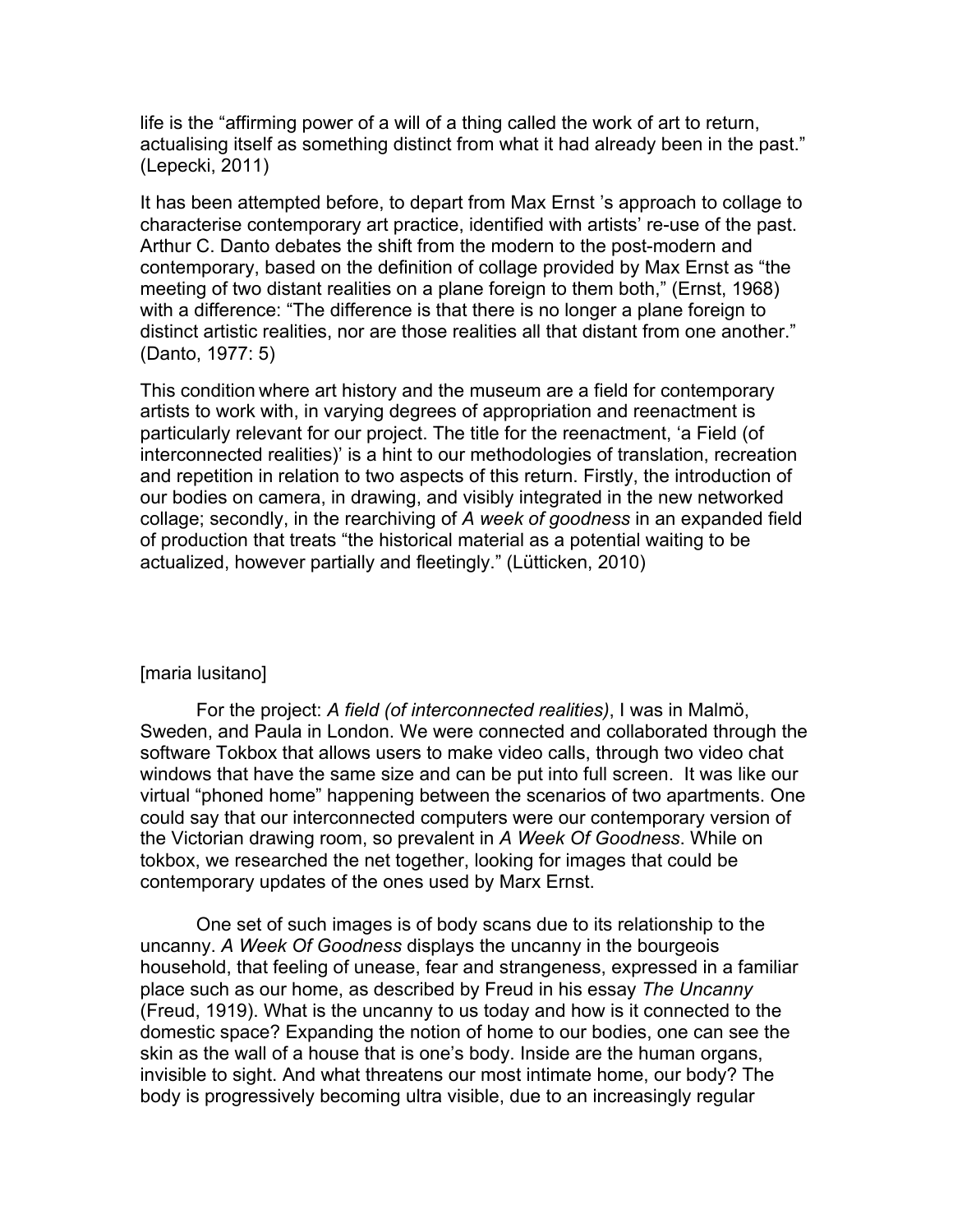attitude of surveying it by CT scan and ultra sound scans. This type of imagery both protects and anticipates disaster. It reminded us of our immanence. The uncanny has become our own voluntarily surveilled body.

Another set is of war images. Max Ernst fought in World War I, and that experience had been highly traumatic. As western female artists, we had a quite different relationship to war imagery, characterized by a long history of mediatisation that dispossessed them of content. As Sontag said in *Regarding the Pain of Others*, "images of pain, horror, and atrocity don't mean much to the ones who have not lived through such things and can't understand, can't imagine the experiences such images represent." (Sontag, 2003:26) What came to represent war to us in this project, were images produced with conflict simulation software, as well as images of war robots, designed to help the army in terrestrial operations.

In our project, these anthropomorphic images, acquired an additional function as they also referred to the hybrid human/animal characters, present in the original book. Those have been interpreted by Fabris as the representation of "the monstrous" located "in the core of the bourgeois society, as its constitutive element" (Fabris, 2010: 172). This fact is now widely known. In 1963, Hanna Arendt wrote about this in her book *Eichmann in Jerusalem: A Report on the Banality of Evil*. This book described how unthinkable acts became acceptable because they constituted "just the way things are". I believe though, that in our project, our hybrid figures lost their threat and monstrosity. When, through drawing, we assembled some of Ernst's original figures with others of our archive, such as robots and animals, we produced new hybrid characters such as transgender figures and cyborgs that to my eyes, looked very pleasant.

At the final stage of our project, I was still in Malmö, and Paula was in Auckland. In collaboration with the public, we wanted now to make five performances that would transform each volume of the original book into networked drawings that would take shape in the split window of the tokbox screen.

Our performances consisted of making live drawings and collages on paper with pens, pencils, sketch-a-graph and paint, while connected through webcams. Sometimes I drew with Paula, others, with the public. With the camera we alternated between filming either the paper or the computer screen to which each drawing/collage was being streamed back, becoming in this way visible to both of us. When filming the screen, we filmed the other's tokbox window, and each half drawing was in this way mirrored and merged. Through this process our new drawings/collages gained a moving dimension, becoming film collages.

Looking today at this project and its archives, I realise how from its beginning, we were immersed in a strange and compulsive urge to record, photograph and save every single image produced. Navigating through the accumulated material, one wandered if that was the real unconscious anxiety of this project. How to deal with such an uncanny expanding archive? In *Compulsive Beauty*, Foster reflects upon the surrealist relationship between anxiety and the uncanny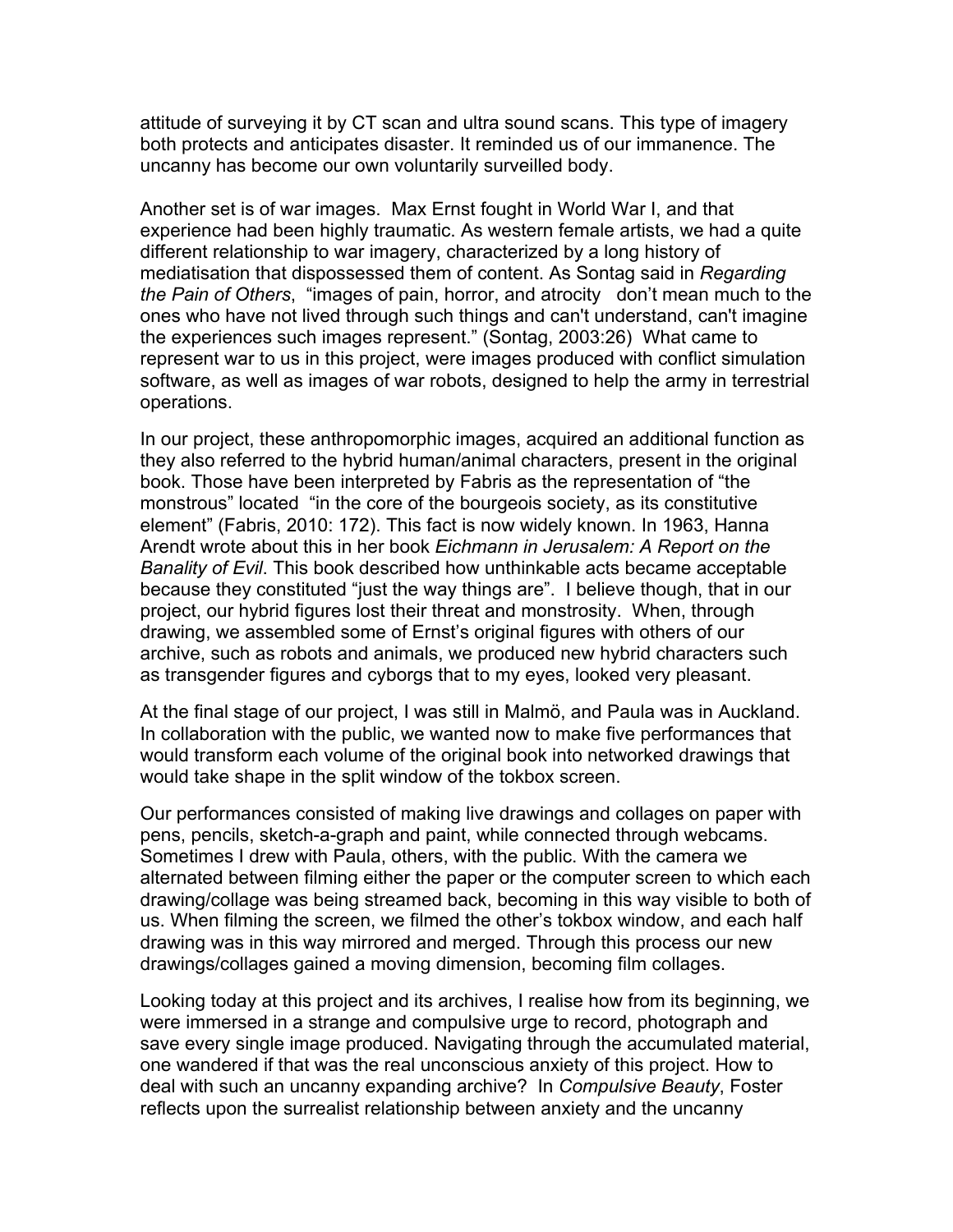mentioning how "the first is one effect of the second (Foster, 1993: 193)." He connects the uncanny to "aura", a concept developed by Benjamin and that Foster describes as "the empathic moment of human connection to material things" (ibid: 195), mentioning Benjamin's description of the image of a hand that "traces a range of mountains on the horizon, or a branch that throws its shadow on the observer" (Benjamin, 1934:518).

This sounded familiar to what I felt, when drawing over the lines of Ernst's flying woman with one hand while filming with the other. Or when I filmed the screen, where I could see Paula's collage taking shape step by step and merging with my own window, in our common virtual canvas. Although it was pleasurable, it was also a fleeting moment that provoked concern. This brings me to another of Foster's ideas concerning the surrealists' project, reflecting on their attempts of restaging two fantasies: "one of maternal plenitude, of a space-time of bodily intimacy and psychic unity before any separation or loss, and another of paternal punishment, of the trauma of such separation or loss" (ibid: 193). For us, two female artists working in a virtual one space-time screened body, it felt like restaging the first part of these fantasies, whilst avoiding the second.

We were not the first ones to avoid the trauma of separation and loss. In 1956, a friend of Ernst, Valentine Penrose, did her own project of collage novel as a response to Ernst's book. It was entitled *Dons des Feminines* and it was a critique of the surrealists' representation of women and the female form. Penrose's collages expressed no violence, and curiously lacked the male figure. In her book, Penrose told the story of the travels and erotic adventures of two women through 26 collages. This narrative, according to Humphrey was a conscious break with "patriarchal hegemony"(Humphrey, 2007:378). It recreated a new forest of symbols that spoke to us "with understanding eyes," and I quote here Baudelaire's poem Correspondences (Aggeler: 1954). Sixty years later, a book that has gained life once again again, just like Valentine Penrose recreating a new Baudelairian forest of symbols, inspired us. It is this forest of drawings, these collages, that are looking at you and that I would like to invite you into trying to decipher.

### References

Andre Lepecki, Key note presentation at the No Performance's Land conference, April 15-17, 2011 in Lisbon, Portugal.

Annateresa Fabris, "Max Ernst's Perverse Feuilletons," *Revista Anuário de Literatura*, 15, no. 1 (2007): 154-175.

Arthur C. Danto, *After the End of Art: Contemporary Art and the Pale of History, (*Princeton, N.J: Princeton University Press, 1997).